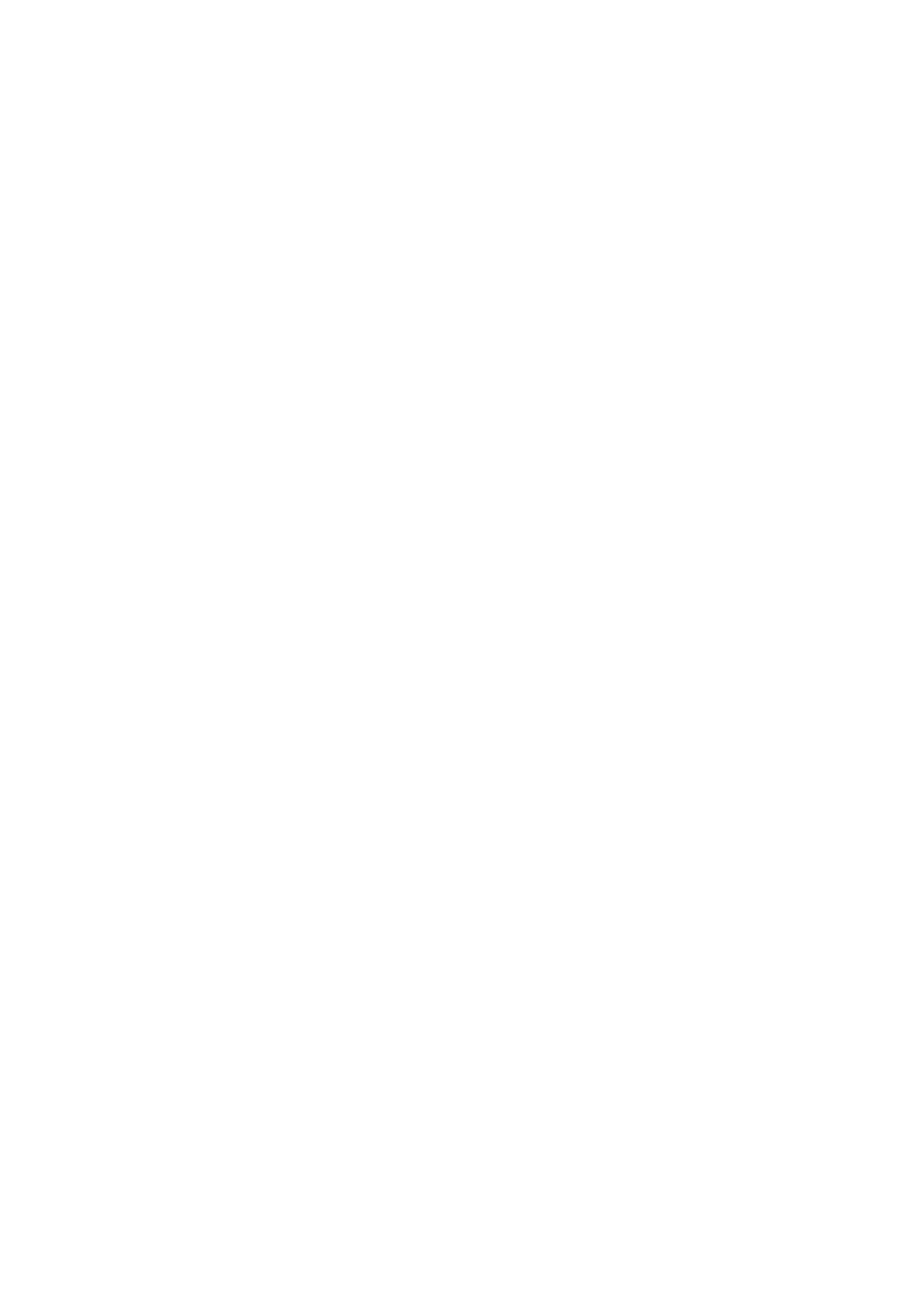| Copyright                        | © 29SEP16 Clare Controls, LLC. All rights reserved.                                                                                                                                                                         |  |  |
|----------------------------------|-----------------------------------------------------------------------------------------------------------------------------------------------------------------------------------------------------------------------------|--|--|
|                                  | This document may not be copied in whole or in part or otherwise<br>reproduced without prior written consent from Clare Controls, Llc.,<br>except where specifically permitted under US and international<br>copyright law. |  |  |
| <b>Trademarks and</b><br>patents | HDBaseT Extender Set 70m, Model CM-BT10-TXRX70 name is a<br>trademark of Clare Controls, LLC.                                                                                                                               |  |  |
|                                  | Other trade names used in this document may be trademarks or<br>registered trademarks of the manufacturers or vendors of the<br>respective products.                                                                        |  |  |
| <b>Manufacturer</b>              | Clare Controls, LLC.<br>7519 Pennsylvania Ave., Suite 104, Sarasota, FL 34243, USA                                                                                                                                          |  |  |
| <b>Contact information</b>       | For contact information, see www.clarecontrols.com.                                                                                                                                                                         |  |  |
|                                  |                                                                                                                                                                                                                             |  |  |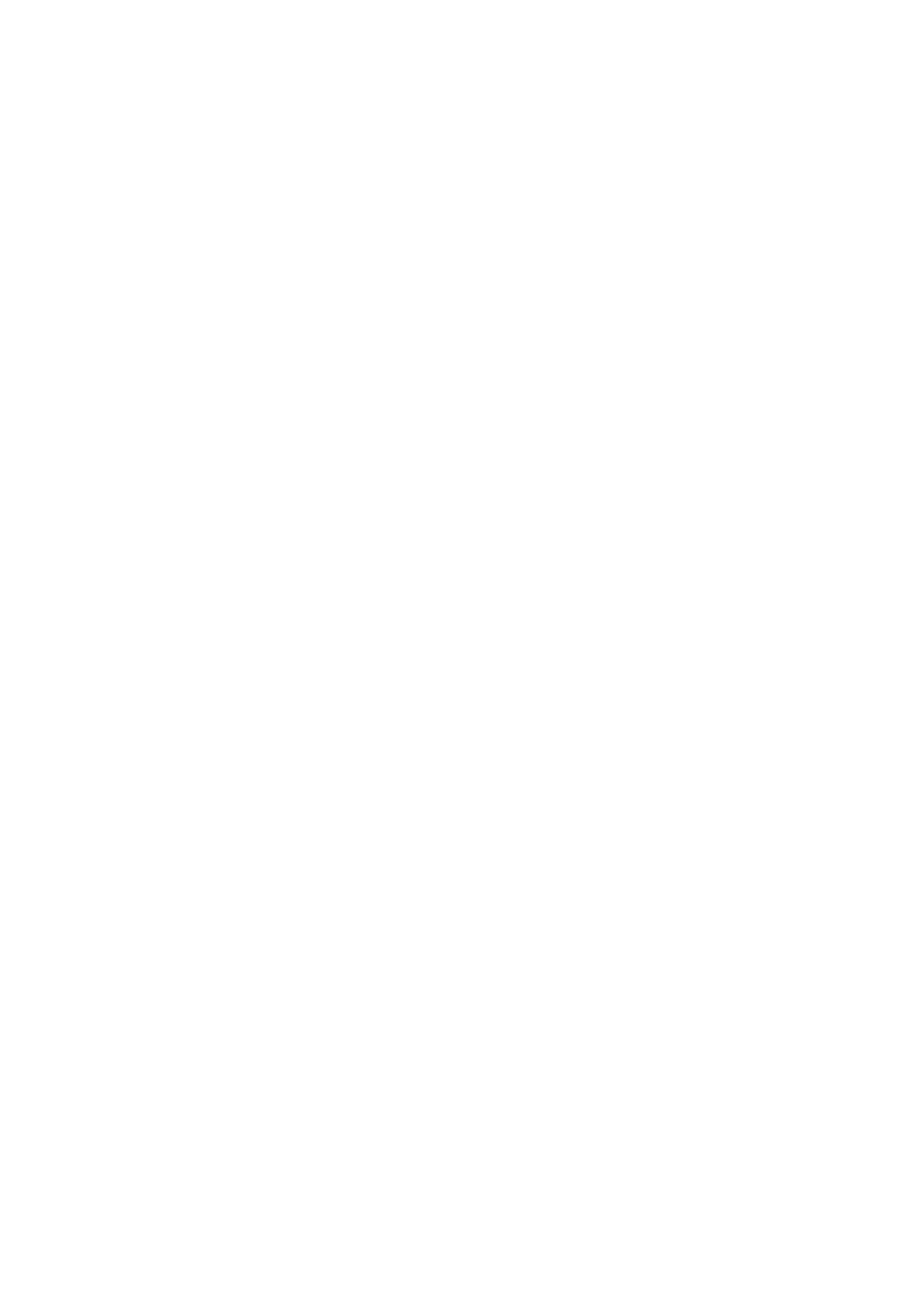## **Content**

### **Limitation of liability...ii**

**Introduction...1** Features...1 Package contents...1

#### **Product appearance...2**

### **System connection...4**

Usage precautions...4 Application examples...4 Connection procedure...6 Application...6 Twisted pair cable connection...7

### **Specifications...8**

**Panel drawings...9**

#### **Troubleshooting and maintenance...10**

#### **Safety operation...11**

#### **After-sales service...12** Warranty information...12

### **Contact information...13**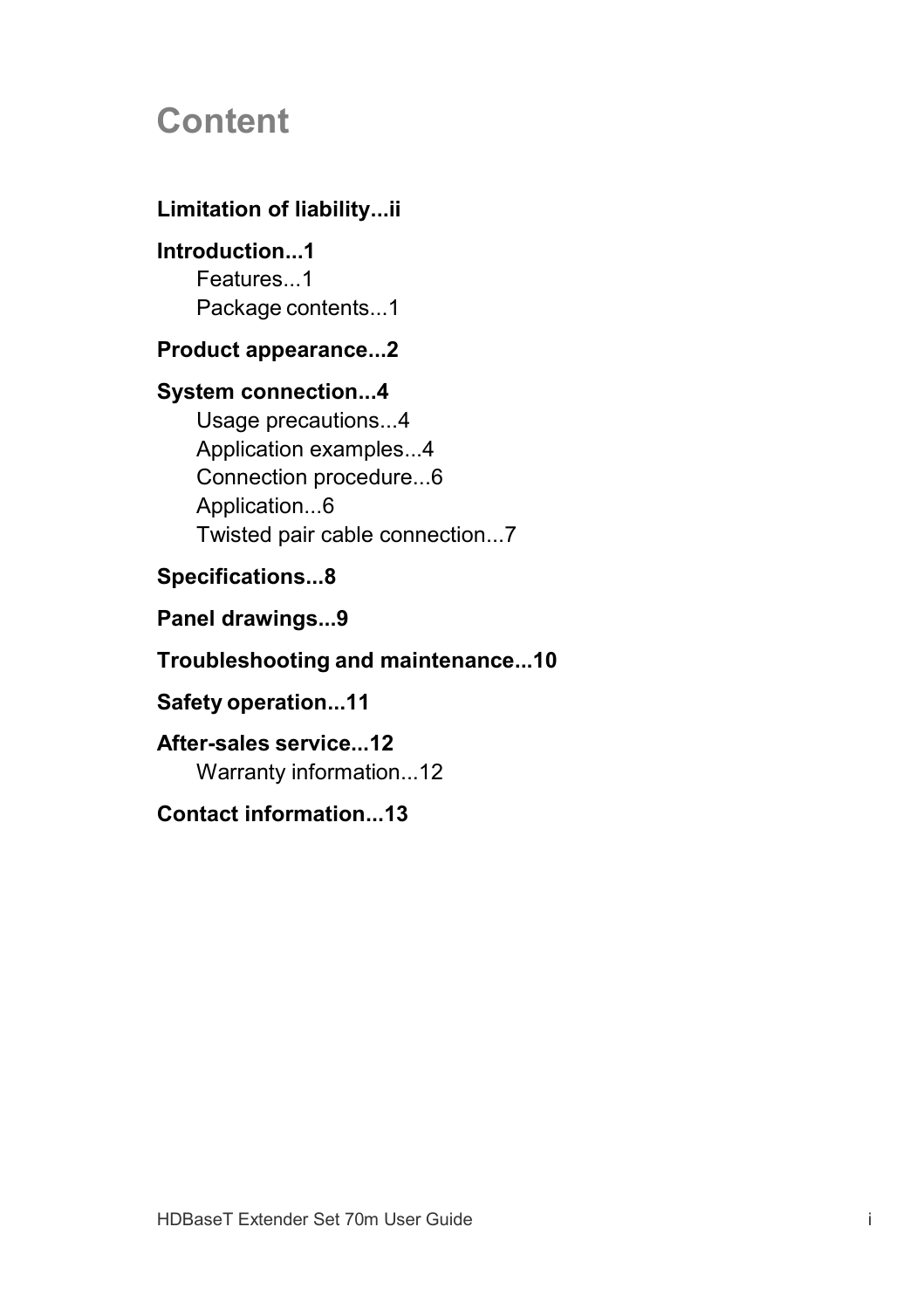## **Limitation of liability**

To the maximum extent permitted by applicable law, in no event will Clare Controls, LLC. be liable for any lost profits or business opportunities, loss of use, business interruption, loss of data, or any other indirect, special, incidental, or consequential damages under any theory of liability, whether based in contract, tort, negligence, product liability, or otherwise. Because some jurisdictions do not allow the exclusion or limitation of liability for consequential or incidental damages the preceding limitation may not apply to you. In any event the total liability of Clare Controls, LLC. shall not exceed the purchase price of the product. The foregoing limitation will apply to the maximum extent permitted by applicable law, regardless of whether Clare Controls, LLC. has been advised of the possibility of such damages and regardless of whether any remedy fails of its essential purpose.

Installation in accordance with this manual, applicable codes, and the instructions of the authority having jurisdiction is mandatory.

While every precaution has been taken during the preparation of this manual to ensure the accuracy of its contents, Clare Controls, LLC. assumes no responsibility for errors or omissions.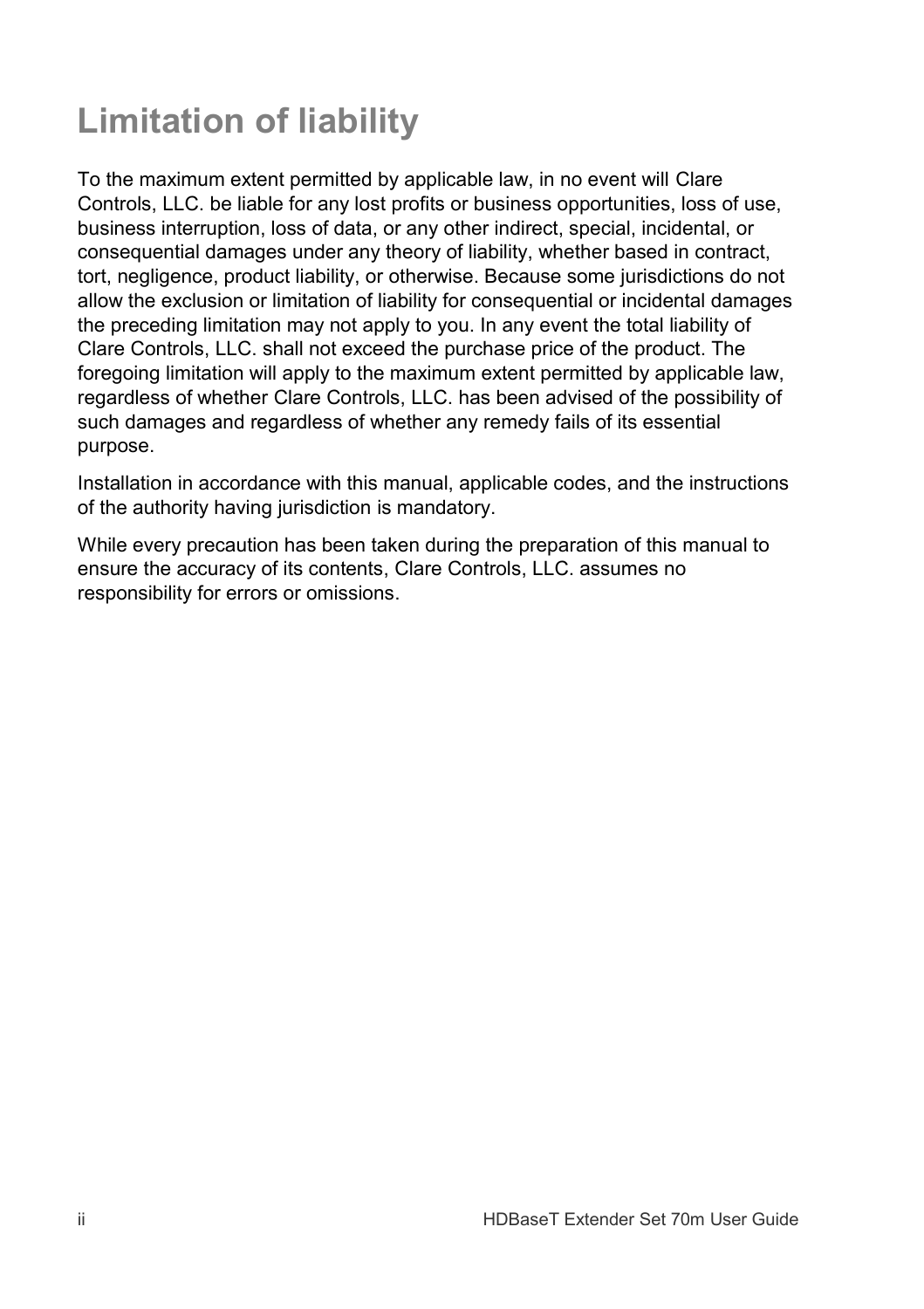## **Introduction**

The extender set consists of a transmitter and receiver pair. HDMI signals are input into the transmitter and HDBaseT technology is used to transmit the signals to the receiver up to 230 ft. (70 m) via a Cat5e/Cat6 cable. The receiver then outputs the HDMI signal.

Bi-directional IR and RS232 are also transmitted across the Cat5e/Cat6 cable. The extender set supports CEC, bi-directional RS232 and IR control, and PoC, which can be used to power the receiver via the Cat5e/Cat6 cable. This eliminates the need for power at the receiver end.

### **Features**

- Supports full HD: Delivers high-resolution image (1080p at 60 Hz, 3D, 4K × 2K at 30 Hz)
- Maximum transmission distance is 230 ft. (70 m) over single a CAT5e/CAT6 cable, or 40 meters for 4Kx2K at 30 Hz
- High bandwidth: 10.2 Gbps
- HDTV compatible: Uses HDMI 1.4 and is HDCP-2.2 compliant
- Support PoC (Power Over Cable) and CEC
- Connects with a displayer to transmit EDID and Hot Plug Detect (HPD) signals constantly via the CAT5e/Cat6 cable
- Uses HDBaseT technology for extended capability and reliability
- Bi-directional RS232/IR control
- LED indicators show working status to aid in troubleshooting
- Wall or table mount aluminum enclosure
- External power supply (100~240 VAC, 50/60 Hz)

### **Package contents**

- 1 x CM-BT10-TX70 HDBaseT transmitter
- 1 x CM-BT10-RX70 HDBaseT receiver
- 1 x 3.5 mm male mono to 3.5 mm male stereo IR adapter cable
- 4 x detachable mounting ears
- 2 x RS232 cables (DB9 to 3-pin connector)
- 8 x screws
- 1 x power adapter (24 VDC)
- 1 x user manual
- 1 x IR emitter
- $\bullet$  1  $\times$  IR Receiver

**Notes:** Ensure all the accessories are included. If not, contact your dealer.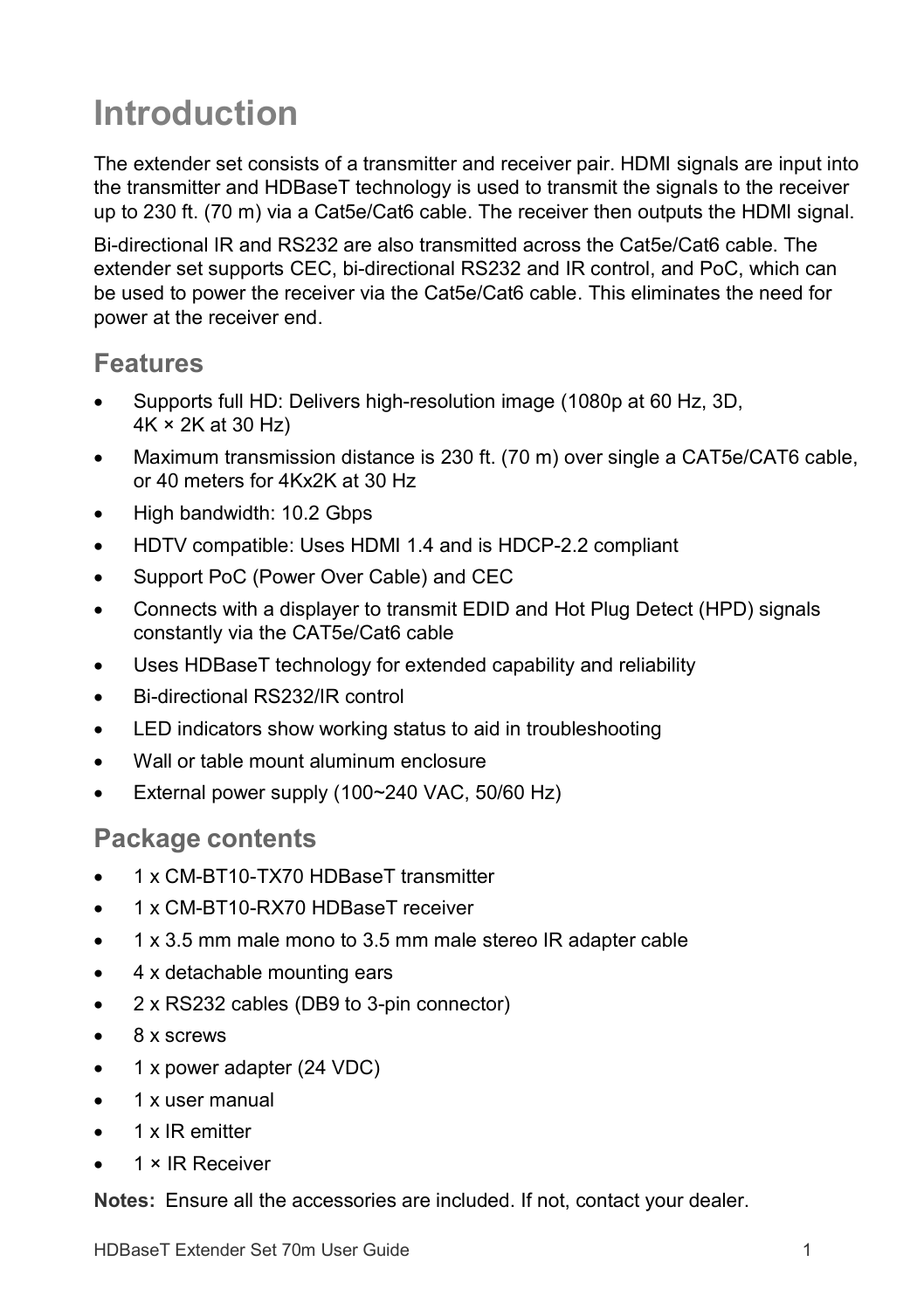## **Product appearance**

#### **Figure 1: The CM-BT10-TX70 transmitter**



| $(1)$ IR       | IR receiver.                                                                                                                                                                                                                                                         |  |  |
|----------------|----------------------------------------------------------------------------------------------------------------------------------------------------------------------------------------------------------------------------------------------------------------------|--|--|
| $(2)$ ON       | Working status indicator of this device. When the CM-BT10-TX70 is on<br>and working properly, the green LED blinks.                                                                                                                                                  |  |  |
| $(3)$ LINK     | HDBaseT link status indicator, green LED. It remains illuminated when<br>the device has a connection                                                                                                                                                                 |  |  |
| $(4)$ IN       | The LED remains on when connected with devices that support HDCP<br>and are working normally. If the devices do not support HDCP, this<br>green LED blinks.                                                                                                          |  |  |
| (5) POWER LED  | The red LED illuminates and stays on when power is connected.                                                                                                                                                                                                        |  |  |
| (6) HDBT OUT   | Connects via a single Cat5e/Cat6 cable to the HDBaseT port on the<br>CM-BT10-RX70 receiver.                                                                                                                                                                          |  |  |
| $(7)$ HDMI IN: | Connect to the HDMI source device.                                                                                                                                                                                                                                   |  |  |
| $(8)$ IR IN:   | Connects to an IR receiver. The IR signal received from this port will be<br>transmitted via HDBaseT to the transmitter unit for use at the source<br>location.                                                                                                      |  |  |
|                | <b>Notes</b>                                                                                                                                                                                                                                                         |  |  |
|                | When using a control system such as Clare Controls, Crestron, or URC,<br>the 3.5 mm male mono to 3.5 mm male stereo adapter cable (included)<br>must be used. The male mono end connects to the control system; the<br>male stereo end connects to the CM-BT10-TX70. |  |  |
|                | When an IR receiver connects to this port, the front IR port (1) is<br>unavailable                                                                                                                                                                                   |  |  |
| $(9)$ IR OUT:  | IR signals received by the CM-BT10-RX70 and sent via HDBaseT to the<br>CM-BT10-TX70 are available for emitter use from this port.                                                                                                                                    |  |  |
| (10) RS232:    | RS232 connector. Supports bi-directional RS232 communication.                                                                                                                                                                                                        |  |  |
| (11) 24V DC:   | Connects to the power supply.                                                                                                                                                                                                                                        |  |  |
|                |                                                                                                                                                                                                                                                                      |  |  |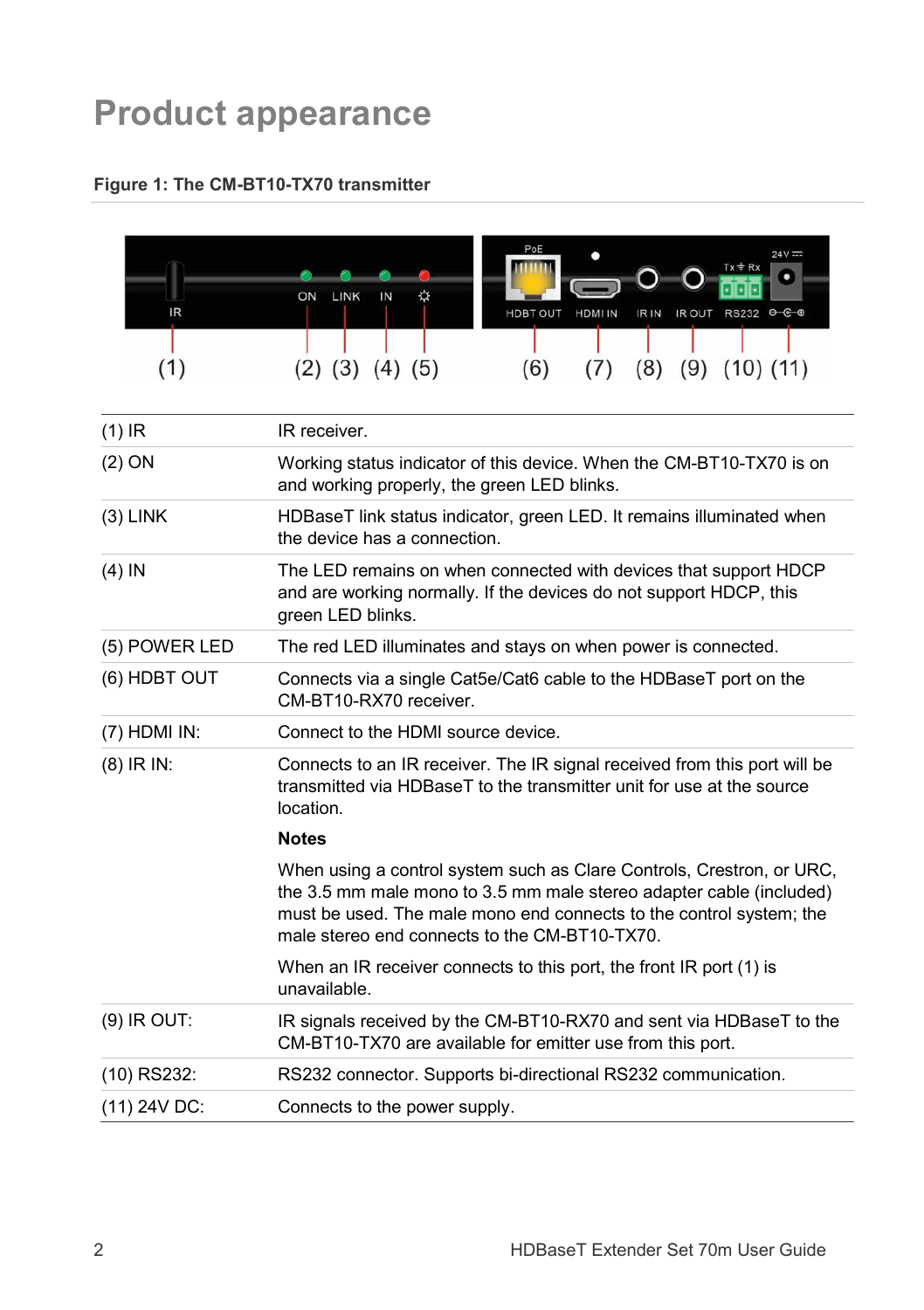

| $(1)$ IR       | IR receiver.                                                                                                                                                                            |  |  |
|----------------|-----------------------------------------------------------------------------------------------------------------------------------------------------------------------------------------|--|--|
| (2) ON         | Working status indicator of this device. When the CM-BT10-RX70 is on<br>and working properly, the green LED blinks.                                                                     |  |  |
| $(3)$ LINK     | HDBaseT link status indicator, green LED. Remains illuminated when<br>there is a connection.                                                                                            |  |  |
| $(4)$ OUT      | The LED remains illuminated when connected with devices that support<br>HDCP, and the HDCP handshake is working normally. If the devices do<br>not support HDCP, this green LED blinks. |  |  |
| (5) POWER LED  | The red LED illuminates and stays illuminated when power is connected.                                                                                                                  |  |  |
| $(6)$ HDBT IN  | Connects via single Cat5e/Cat6 cable to the HDBaseT port in the<br>CM-BT10-TX70 transmitter or the CM-MT4410-BT-70 matrix switch.                                                       |  |  |
| (7) HDMI OUT:  | Connect to the HDMI display device.                                                                                                                                                     |  |  |
| $(8)$ IR IN:   | Connects to an IR receiver. The IR signal received from this port is<br>transmitted via HDBaseT to the transmitter unit for use at the source<br>location.                              |  |  |
|                | <b>Note:</b> When an IR receiver connects to this port, the front IR port (1) is<br>unavailable.                                                                                        |  |  |
| $(9)$ IR OUT:  | IR signals received by the CM-BT10-TX70 or CM-MT4410-BT-70 and<br>sent via HDBaseT to the CM-BT10-RX70 are available for emitter use<br>from this port.                                 |  |  |
| (10) RS232:    | RS232 connector. Supports bi-directional RS232 communication.                                                                                                                           |  |  |
| $(11)$ 24V DC: | Connects to the power supply. Not required when using PoC supplied by<br>the CM-BT10-TX70 or CM-MT4410-BT-70.                                                                           |  |  |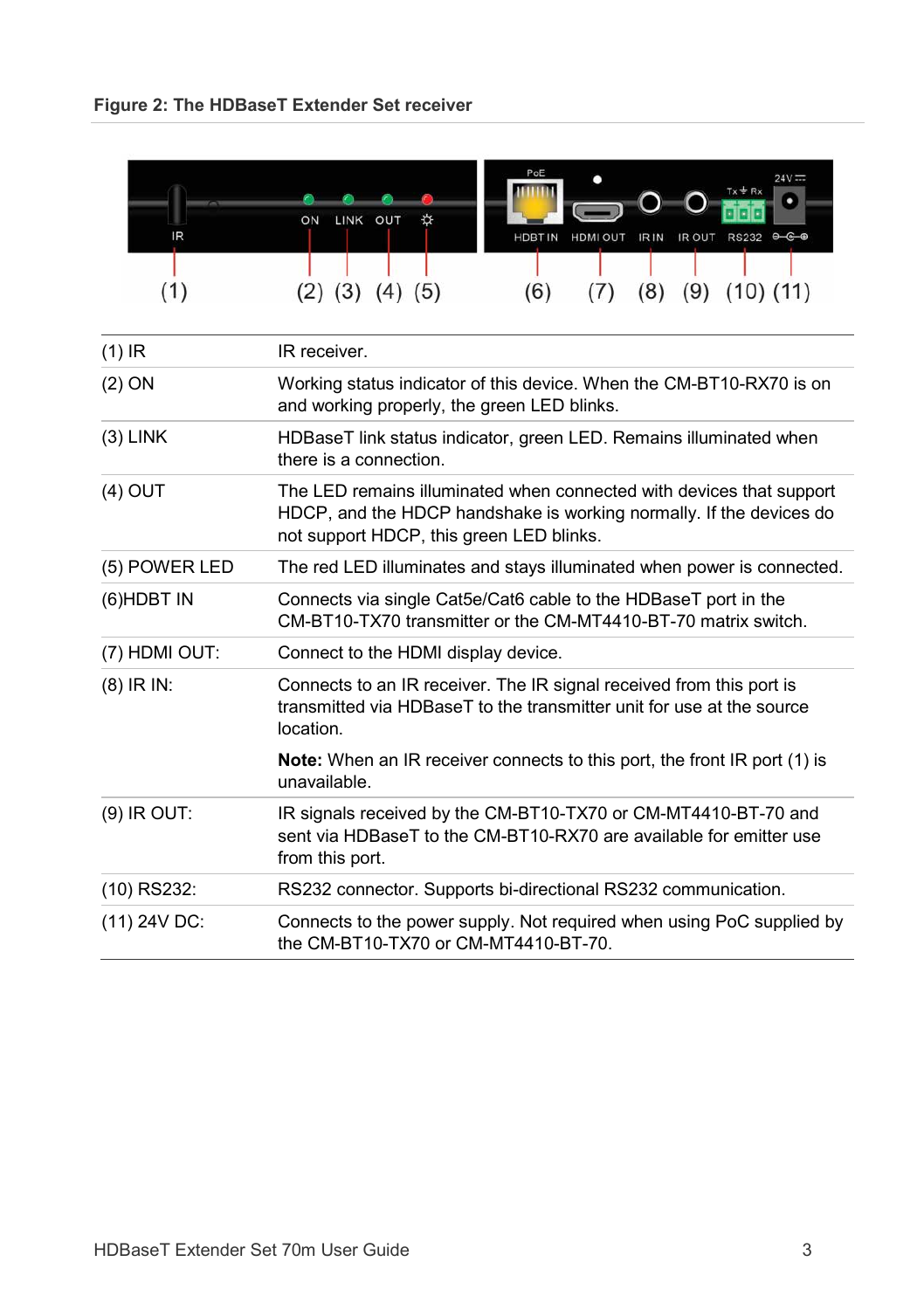## **System connection**

### **Usage precautions**

- System should be installed in a clean environment and have proper temperature and humidity controls.
- All of the power switches, plugs, sockets, and power cords should be insulated for safety.
- All devices should be connected before powering on.
- The Cat5e/Cat6 terminations for HDBaseT devices should be a straight-thru TIA/EIA T568B standard.

### **Application examples**

The CM-BT10-RX70 HDBaseT receiver works in conjunction with the CM-BT10-TX70 HDBaseT transmitter or an HDBaseT matrix switch, such as the CM-MT4410-BT-70. By transmitting signals across reliable Cat5e/Cat6 cables, the video signal can be used at far greater distances from the source device than would be capable with traditional HDMI cables. Additionally, control signals can be sent bi-directionally across the same Cat5e/Cat6 cable. The following figures show you some application examples for the CM-BT10-TXRX70 extender set and/or the CM-BT10-RX70 receiver.

**Note:** When using a control system, such as Clare Controls, Crestron, or URC, the 3.5 mm male mono to 3.5 mm male stereo adapter cable (included) must be used. The male mono end connects to the control system; the male stereo end connects to CM-BT10-TX70.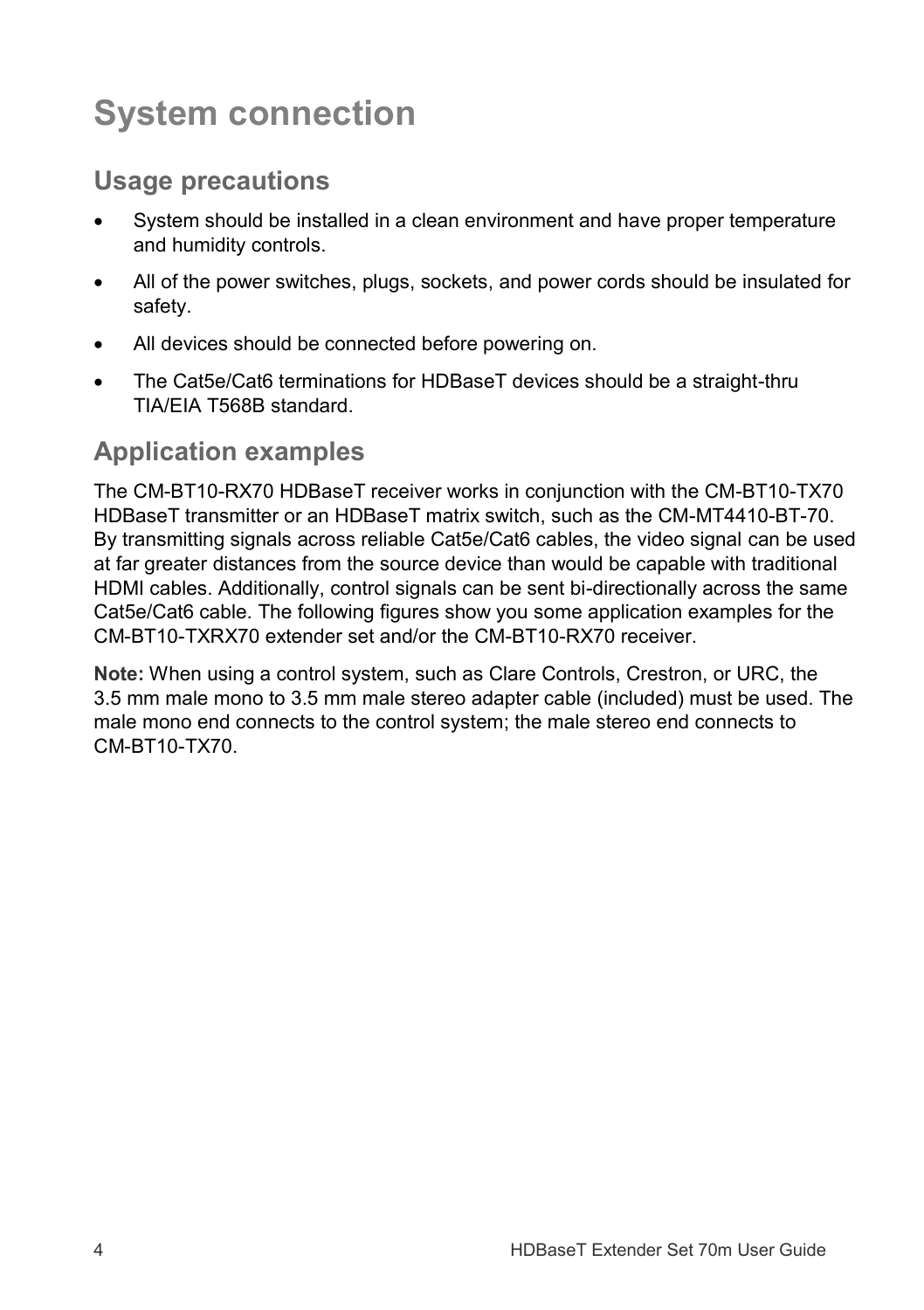#### **Example 1:** CM-BT10-TXRX70 - HDBaseT Extender Set



#### **Example 2:** CM-MT4410-BT-70 with CM-BT10-RX70

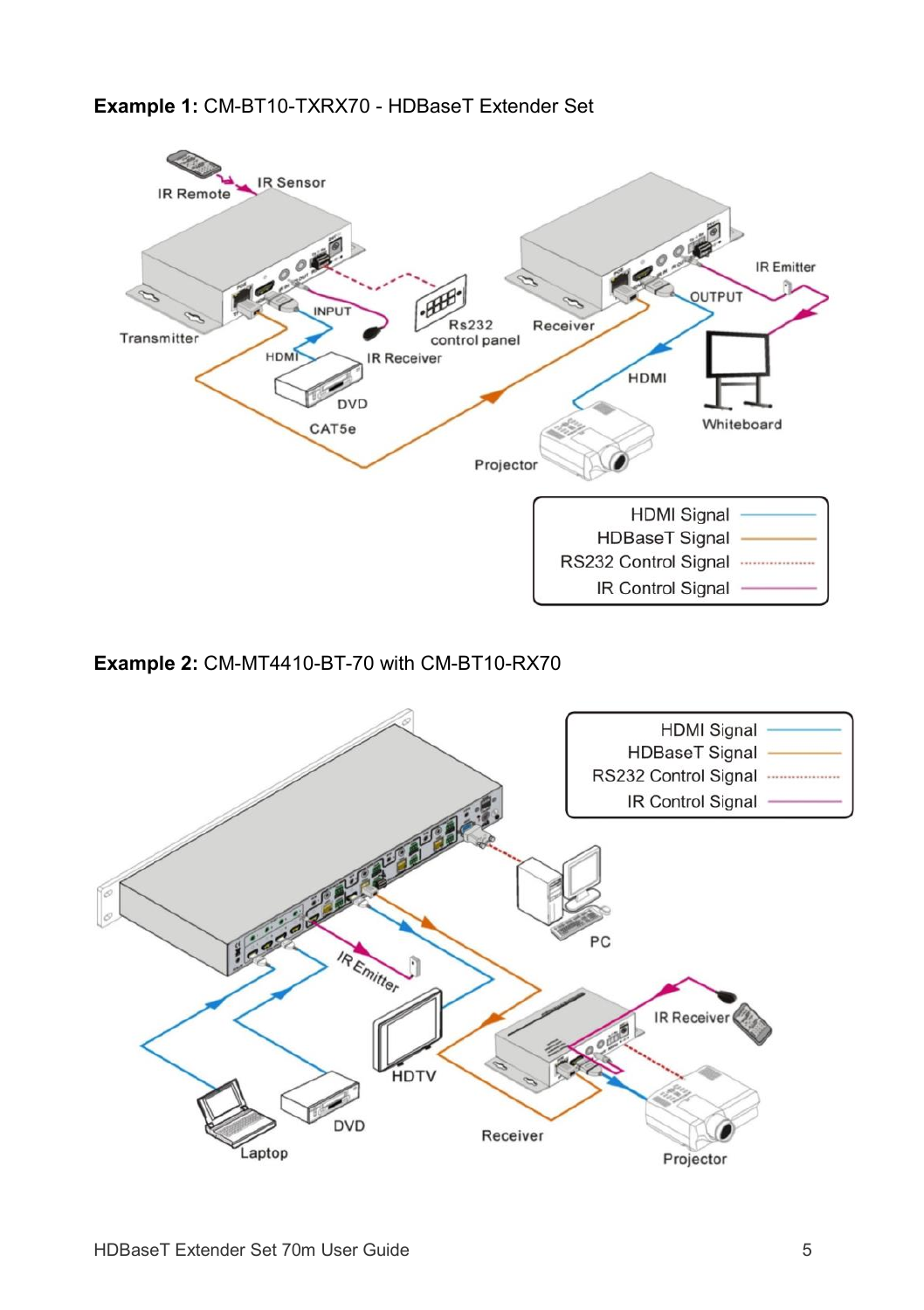## **Connection procedure**

#### **To connect the HDBaseT Extender Set 70m**

- 1. Connect HDMI from the source (such as Blu-ray DVD) to the HDMI IN port of the transmitter using an HDMI cable.
- 2. Connect the HDBT OUT port of the transmitter to the HDBT IN port of the receiver with a single CAT5e/CAT6 cable using TIA/EIA T568B terminations at each end.
- 3. Connect the HDMI OUT port of the receiver to an HDMI in port on the display using an HDMI cable.
- 4. When using the bi-directional IR control, do the following.
	- a. Connect the IR emitter at either end to the IR TX port on either the CM-BT10-TX70 or the CM-BT10-RX70.
	- b. When using a powered IR receiver, connect via a 3.5 mm stereo plug to the IR RX on either the CM-BT10-TX70 or the CM-BT10-RX70.
	- c. When using a control system to send IR signals, you must use the included 3.5 mm male mono to 3.5 mm male stereo cable adapter. Use a standard 3.5 mm male mono connector from the control system to the male side of the adapter cable. Plug the 3.5mm male stereo side of the adapter into the IR RX port on the CM-BT10-TX70.
- 5. When using the bi-directional RS232 control, two adapter cables are included for conversion from the 3-pin connector to DB9 connectors.

**Note:** Only pins 2,3 & 5 are used on the DB9 (Rx, TX, Gnd).

## **Application**

The CM-BT10-TXRX70 extender pair is useful in any scenario when an HDMI signal (along with control signals) must be transmitted reliably across greater distances than is practical using traditional HDMI cables. They may be used in both residential and commercial applications when centrally locating the source equipment and displaying HD video in remote locations. The CM-BT10-RX70 can also be used in conjunction with an HDBaseT matrix switch (such as the CM-MT4410-BT-70) to allow the sharing of source content across multiple displays.

**Note:** When connecting your extender set to a TV cable box that transmits HDMI 1.2, you must use an HDMI 1x2 Splitter (model CM-SP1210-HD) between the TV cable box and the extender set receiver (model CM-BT10-TX70) The HDMI 1x2 Splitter converts the HDMI 1.2 signal coming from the cable box to a compliant signal (HDMI 1.3, 1.4).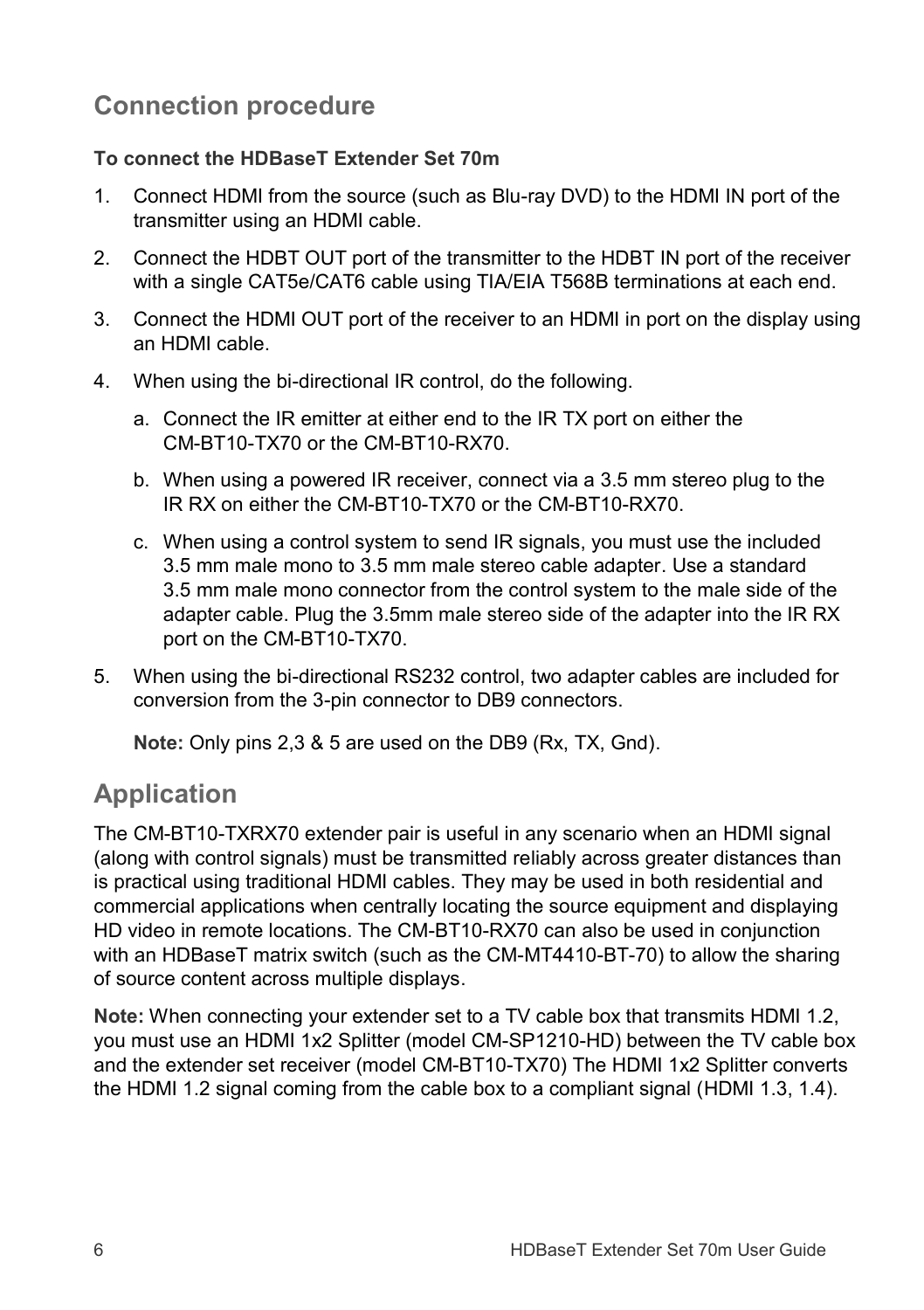### **Twisted pair cable connection**

The Cat5e/Cat6 terminations for HDBaseT devices should be a straight thru TIA/EIA T568B standard. TIA/EIA T568A standard is NOT recommended.

|                      | <b>TIA/EIA T568A</b> |            | <b>TIA/EIA T568B</b> |              |
|----------------------|----------------------|------------|----------------------|--------------|
| Pin                  | Cable color          | Pin        |                      | Cable color  |
| 1                    | green white          | 1          |                      | orange white |
| 2                    | green                | 2          | orange               |              |
| 3                    | orange white         | 3          |                      | green white  |
| 4                    | blue                 | 4          | blue                 |              |
| 5                    | blue white           | 5          | blue white           |              |
| 6                    | orange               | 6          | green                |              |
| 7                    | brown white          | 7          |                      | brown white  |
| 8                    | brown                |            | brown                |              |
| 1st Ground           | $4 - 5$              | 1st Ground |                      | $4 - 5$      |
| 2nd Ground<br>$3-6$  |                      | 2nd Ground |                      | $1 - 2$      |
| $1 - 2$<br>3rd Group |                      | 3rd Group  |                      | $3-6$        |
| 4th Group<br>$7-8$   |                      | 4th Group  |                      | 7-8          |
|                      |                      |            |                      |              |

**Table 1: T568A and T568B cable standards**

**Note:** RJ45 EZ connectors should not be used at any time.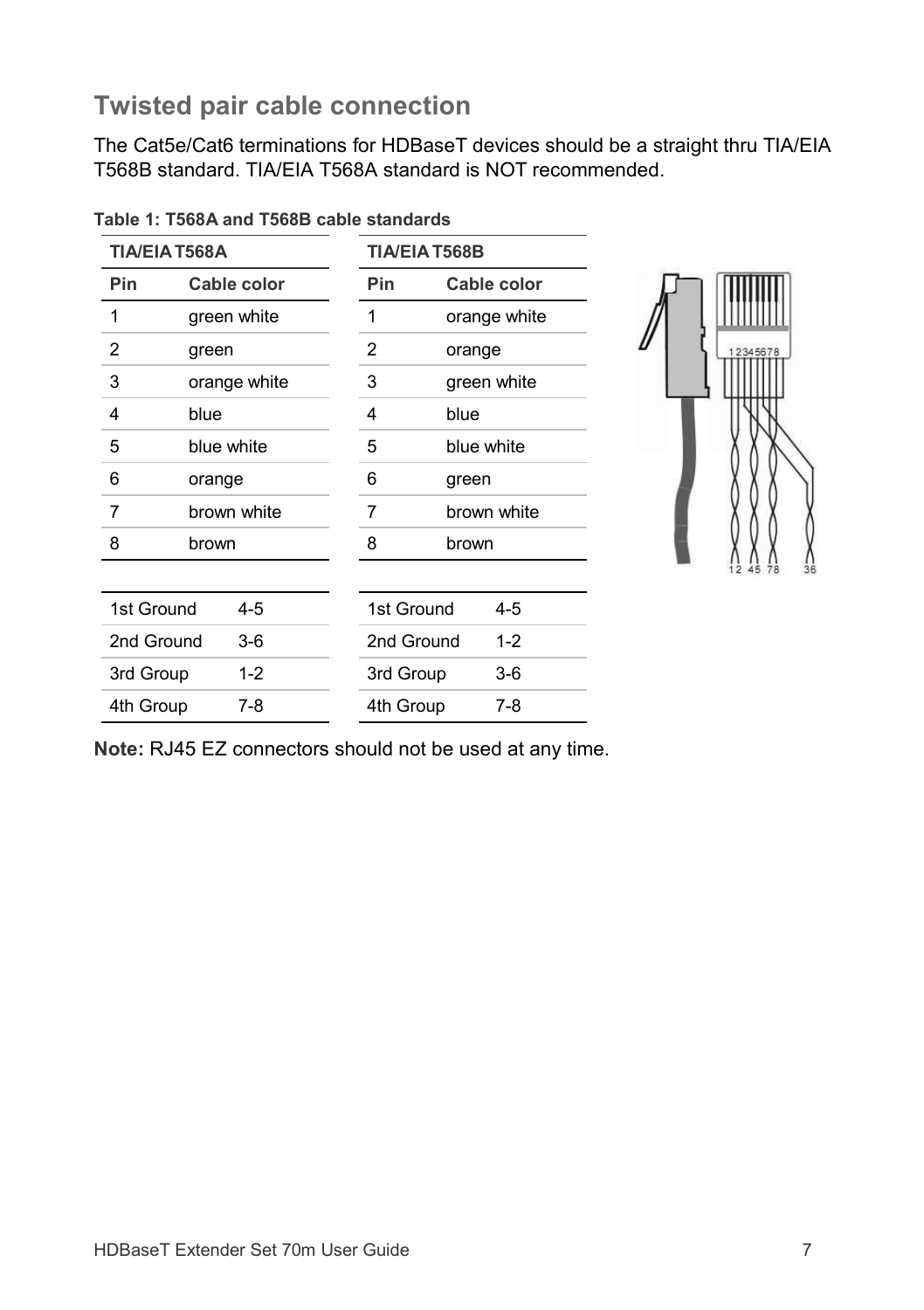## **Specifications**

|                                           | Transmitter (CM-BT10-TX70)                                                                                          | Receiver (CM-BT10-RX70)                                              |  |  |  |  |  |
|-------------------------------------------|---------------------------------------------------------------------------------------------------------------------|----------------------------------------------------------------------|--|--|--|--|--|
| Input                                     |                                                                                                                     |                                                                      |  |  |  |  |  |
| Input signal                              | 1 HDMI, 1 IR & 1 RS232                                                                                              | 1 IR, 1 RJ-45 and 1 RS232                                            |  |  |  |  |  |
| Input connector                           | HDMI male, 3.5 mm mini jack,<br>3p captive screw connector                                                          | 3.5 mm mini jack, RJ-45,<br>3p captive screw connector               |  |  |  |  |  |
| Video signal                              | <b>HDMI1.4</b>                                                                                                      | <b>HDMI1.4</b>                                                       |  |  |  |  |  |
| Audio                                     | Digital audio, transmit through<br><b>HDMI</b> audio                                                                | Digital audio, transmit through<br><b>HDMI</b> audio                 |  |  |  |  |  |
| Output                                    |                                                                                                                     |                                                                      |  |  |  |  |  |
| Output                                    | 1 IR, 1 RJ45, and 1 RS232                                                                                           | 1 HDMI, 1 IR, 1 RS232                                                |  |  |  |  |  |
| Output connector                          | HDMI male, 3.5 mm mini jack, 3p<br>3.5 mm mini jack, RJ45,<br>3p captive screw connector<br>captive screw connector |                                                                      |  |  |  |  |  |
| Video signal                              | <b>HDMI 1.4</b>                                                                                                     | <b>HDMI 1.4</b>                                                      |  |  |  |  |  |
| Transmission mode                         | HDBaseT                                                                                                             | HDBaseT                                                              |  |  |  |  |  |
| General                                   |                                                                                                                     |                                                                      |  |  |  |  |  |
| Resolution range                          | 800 x 600 to 1920 x 1200, 1080p, 3D, 4Kx2K at 30 Hz                                                                 |                                                                      |  |  |  |  |  |
| Transmission distance                     | Maximum distance 230 ft. (70 m), 1080p 60 Hz,<br>4Kx2K at 30 Hz (40 m)                                              |                                                                      |  |  |  |  |  |
| Gain                                      | 0 dB to 10 dB at 100 MHz                                                                                            |                                                                      |  |  |  |  |  |
| Differential phase error                  | ±10° at 135 MHz at 100 m                                                                                            |                                                                      |  |  |  |  |  |
| <b>SNR</b>                                | >70 dB at 100 MHz at 100 m                                                                                          |                                                                      |  |  |  |  |  |
| <b>Bandwidth</b>                          | 10.2 Gbps                                                                                                           |                                                                      |  |  |  |  |  |
| Return lost                               | $<$ -30 dB at 5 KHz                                                                                                 |                                                                      |  |  |  |  |  |
| THD                                       | $<$ 0.005% at 1 KHz                                                                                                 |                                                                      |  |  |  |  |  |
| <b>HDMI</b> standard                      | Support HDMI 1.4 and HDCP                                                                                           |                                                                      |  |  |  |  |  |
| Min. to max. level                        | $<$ 0.3 to 1.45 Vp-p                                                                                                |                                                                      |  |  |  |  |  |
| Impedance                                 | 75Ω                                                                                                                 |                                                                      |  |  |  |  |  |
| Temperature                               | -4 to +158°F (-20 to +70°C)                                                                                         |                                                                      |  |  |  |  |  |
| Humidity                                  | 10% to 90%                                                                                                          |                                                                      |  |  |  |  |  |
| Power supply                              | Input: 100~240 VAC, 50/60 Hz, Output: 24 VDC, 1.25A                                                                 |                                                                      |  |  |  |  |  |
| Power consumption                         | 9.6 W                                                                                                               |                                                                      |  |  |  |  |  |
| Case dimension<br>$(W \times H \times D)$ | $4.3 \times 1.1 \times 3.0$ in.<br>$(11.0 \times 2.8 \times 7.7$ cm)                                                | $4.5 \times 1.1 \times 3.0$ in.<br>$(11.3 \times 2.8 \times 7.7$ cm) |  |  |  |  |  |
| Net weight                                | 1.1 lb. $(0.5 \text{ Kg})$                                                                                          | 1.1 lb. $(0.5 \text{ Kg})$                                           |  |  |  |  |  |

**Note:** All nominal levels are at ±10%.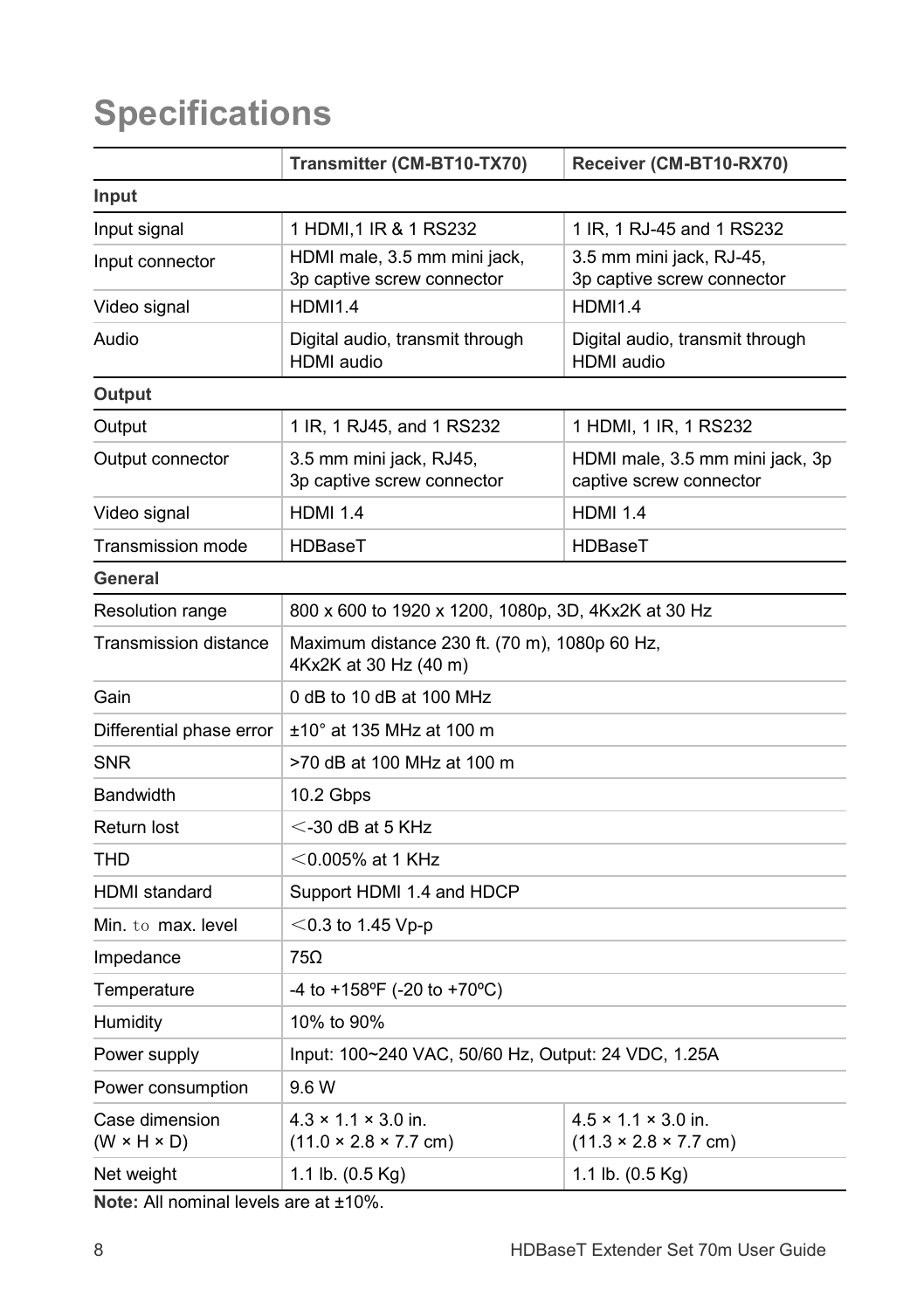## **Panel drawings**



### Transmitter



Receiver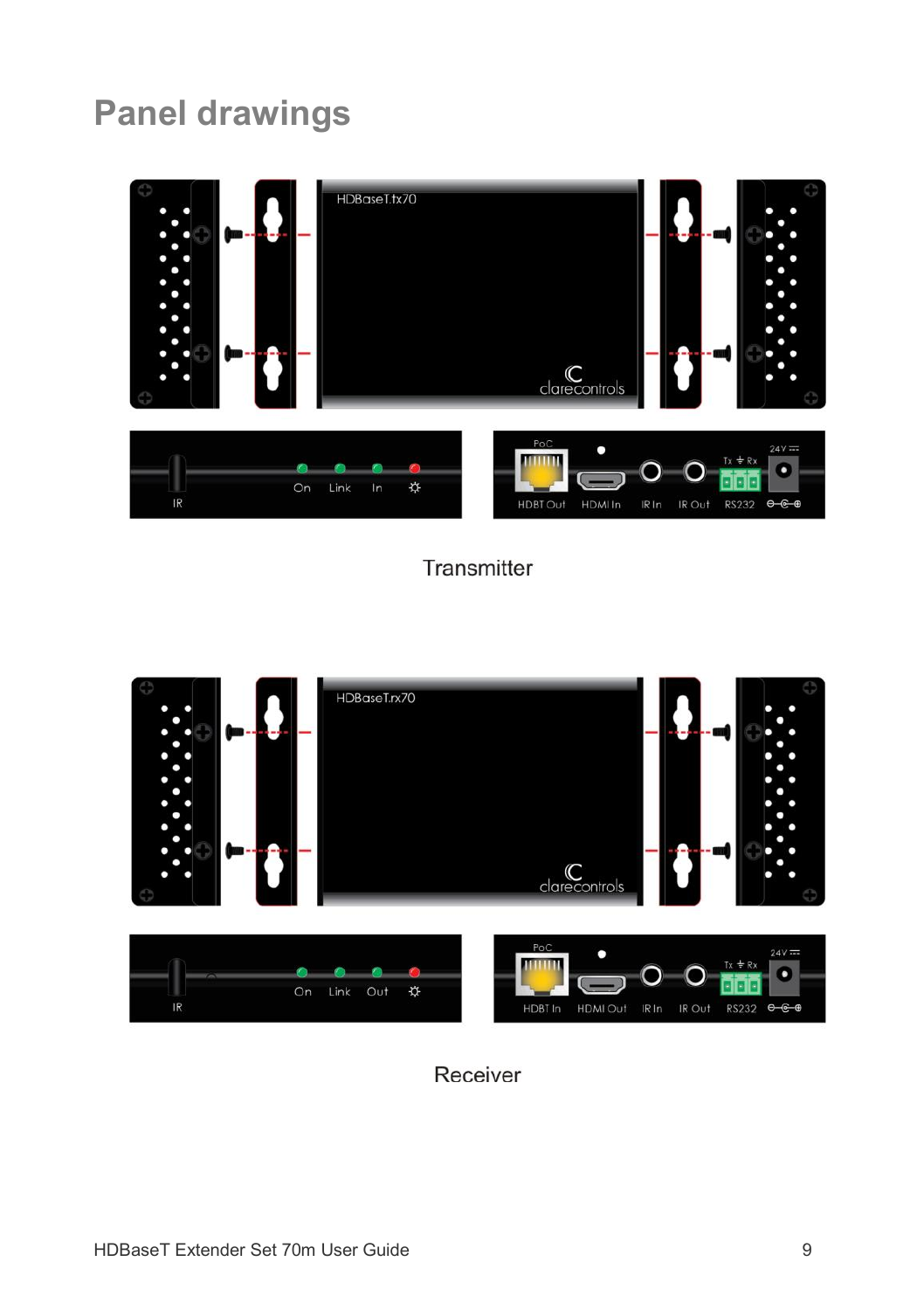## **Troubleshooting and maintenance**

- No image on display:
	- Ensure that the display device has been set to the correct input.
	- Ensure that the HDMI cables used for both the source/transmitter and the receiver/display are properly connected and are working. Test the HDMI cables directly from a source to display and ensure their operation.
	- Ensure that the Cat5e/Cat6 cable has not been damaged and that it has been terminated correctly with T568B on both ends. A temporary length of Cat5e/Cat6 can be used for testing to ensure that the devices are all compatible and working properly.
	- Ensure proper grounding of the power supply.
	- Known issues with HDMI 1.2 source devices:
		- Certain cable television STB's are known to have issues with HDBaseT transmission. This is due to their older compatibility (HDMI 1.2). Please contact Clare Controls Customer Support for a solution to these issues.
- Color loss or poor picture quality:
	- Ensure that the HDMI cables used for both the source and transmitter and the receiver and display are properly connected and are of good quality. Test the HDMI cables directly from a source to display and ensure their picture quality.
	- Ensure proper grounding of the power supply.
	- If the static becomes stronger or picture quality becomes worse when connecting the video connectors, this may be due to improper grounding. Check the grounding and make sure all the components are properly grounded to a common ground. Improper grounding may cause damage to the receiver.
	- IR signal problems:
		- When using a control system such as Clare Controls, Crestron, or URC, the 3.5 mm male mono to 3.5 mm male stereo adapter cable (included) must be used. Connect the male mono end to the control system. Connect the male stereo end to the CM-BT10-TX70.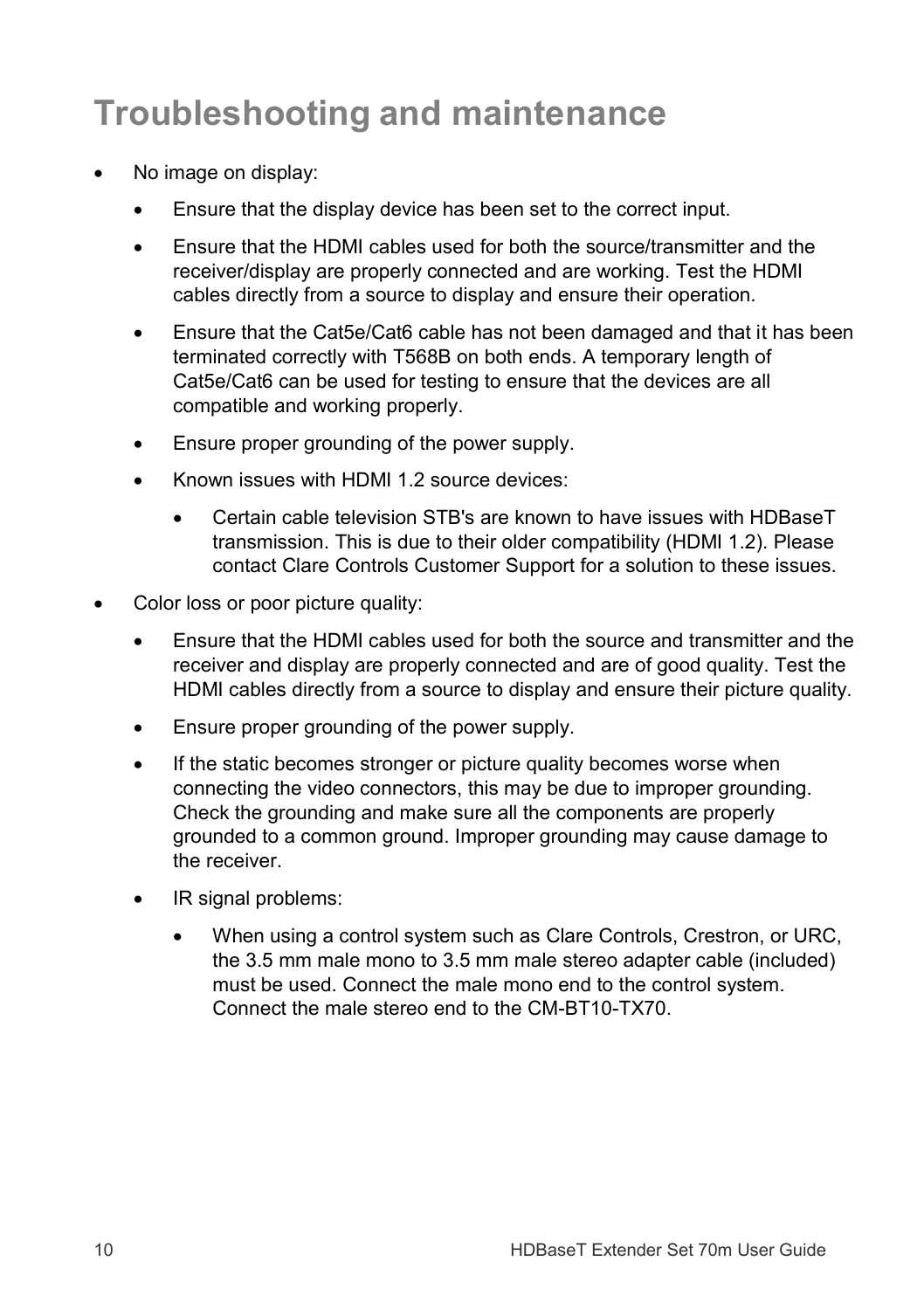## **Safety operation**

To guarantee the reliable operation of the equipment and personal safety, please follow the procedures listed below.

- The system must be grounded properly. Do not use two blades plugs. Ensure the supply voltage is in the correct range of 100~240 VAC, 50/60 Hz.
- Do not locate the device in a place that is abnormally hot or cold or does not have proper temperature control and ventilation.
- The CM-BT10-TX70 and CM-BT10-RX70 generate heat when operating. Their environment should be well ventilated to prevent damage caused by overheating.
- Disconnect power in humid weather, or when left unused for long periods.
- Before making or removing any connections to the device, ensure that the power supply has been disconnected.
- Do not attempt to open the enclosure of the equipment. Do not attempt any repairs. There are no user-serviceable parts inside. Any attempt to open the equipment will result in a complete void of any warranty and may result in serious injury or death.
- Do not splash any chemical substances or liquids on or around the equipment.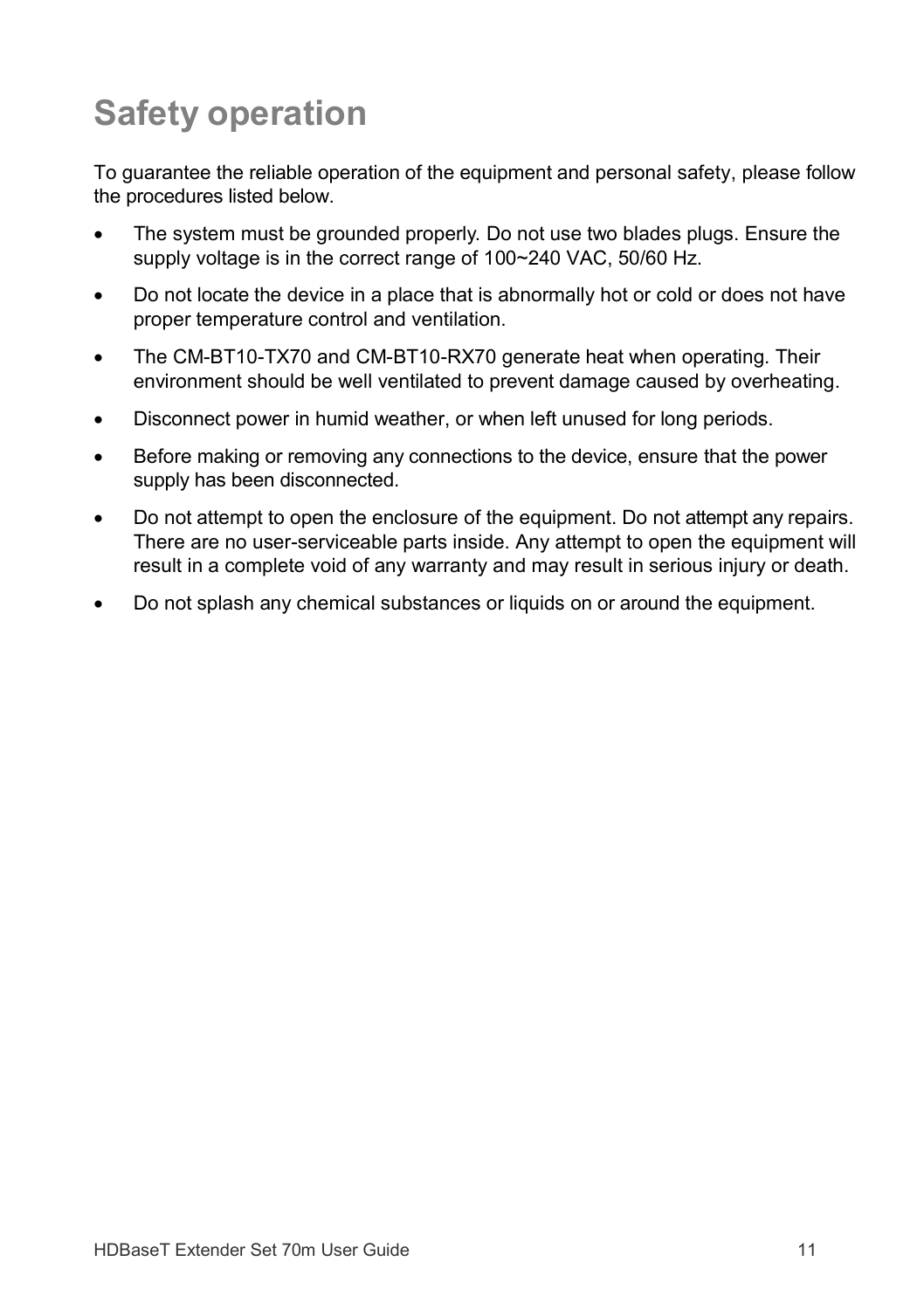## **After-sales service**

- If there appears to be problems when using the device(s), refer to the "Troubleshooting and maintenance" section in this manual.
- You can contact Customer Support at http://support.clarecontrols.com. Please be ready to provide the following information.
	- Product model number, version and serial number.
	- Detailed description of the trouble issues.
	- Description of all connections and third-party equipment being used.
- If, during the warranty period, the unit cannot be repaired, a suitable replacement will be issued. Replacement units will be comparable to the original. However, due to potential design changes over time, replacement units may not be identical to the unit replaced.

## **Warranty information**

Clare Controls offers a three (3) year limited warranty on original Clare Controls components, from the date of shipment from Clare Controls. To view complete limited warranty details, including limitations and exclusions[, www.clarecontrols.com/warranty.](http://www.clarecontrols.com/warranty)